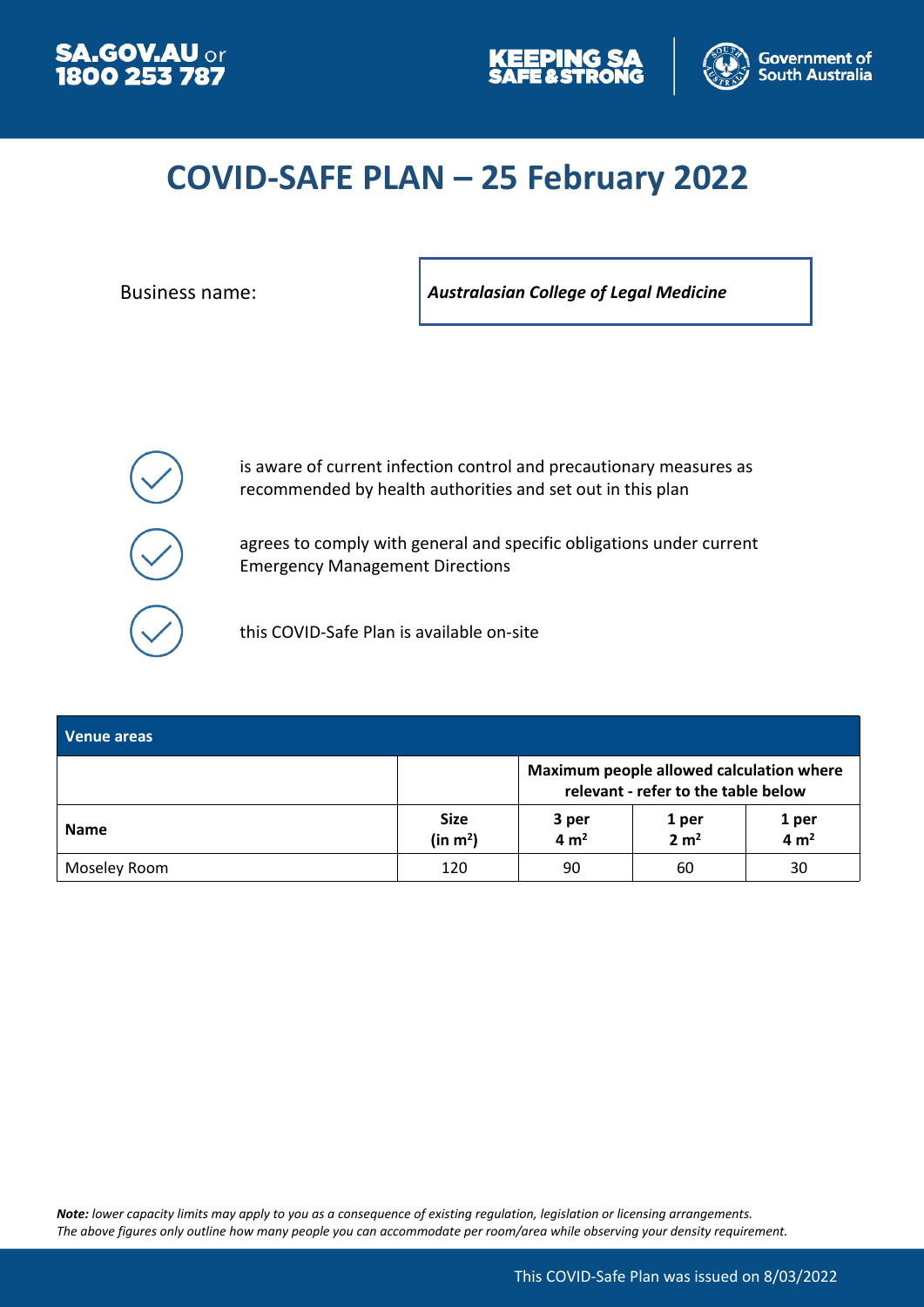





# **COVID-Safe Check-In**

# **Australasian College of Legal Medicine**



# **Checking in is quick and easy:**

- 1. Scan the QR code with the free mySA GOV app or your phone camera
- 2. Enter your name and mobile number
- 3. Follow the prompts
- 4. Show staff your green tick

# **Remember:**

Do not enter if you are unwell

Stay 1.5 metres from others not in your group

Regularly wash or sanitise your hands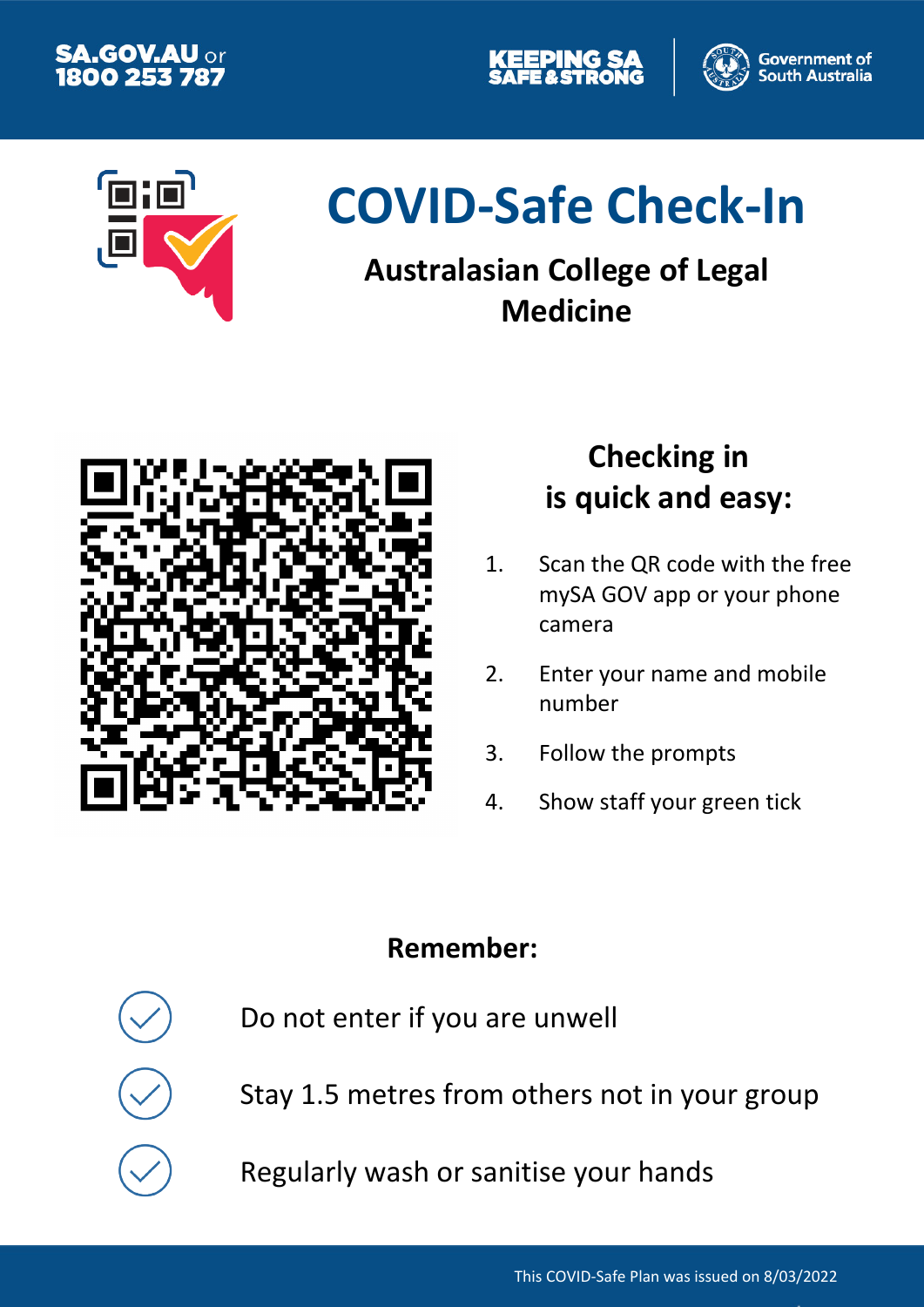



# **COVID-SAFE PLAN – 25 February 2022**

| <b>Summary</b>                                   |                                                     |  |  |
|--------------------------------------------------|-----------------------------------------------------|--|--|
| <b>Name of business</b>                          | Australasian College of Legal Medicine              |  |  |
| <b>Business or activity</b>                      | Private function (on licensed premises)             |  |  |
| <b>Address of business or activity</b>           | 2 JETTY ROAD<br><b>GLENELG SOUTH AUSTRALIA 5045</b> |  |  |
| <b>Owner or Operator name</b>                    | Stamford Grand Adelaide Stamford Grand Adelaide     |  |  |
| Plan completed by                                | Jayelle Conway                                      |  |  |
| <b>Contact phone</b>                             | 0431529506                                          |  |  |
| <b>Contact email</b>                             | aclm9@legalmedicine.com.au                          |  |  |
| Is this plan for a one-off event or<br>activity? | Yes                                                 |  |  |
| Date of event                                    | 19/06/2022                                          |  |  |

# **People capacity (excluding staff)**

**Venue areas**

|              |              | Maximum people allowed calculation where<br>relevant - refer to the table below |                           |                           |
|--------------|--------------|---------------------------------------------------------------------------------|---------------------------|---------------------------|
| <b>Name</b>  | Area in $m2$ | 3 per<br>$4 \text{ m}^2$                                                        | 1 per<br>2 m <sup>2</sup> | 1 per<br>4 m <sup>2</sup> |
| Moseley Room | 120          | 90                                                                              | 60                        | 30                        |

#### **Additional considerations to people capacity should be considered:**

#### **Density Calculation**

Multiple density requirements may apply to your activities/business type. The density calculator in this COVID Safe Plan provides calculations based on area for each of the 3 possible density requirements currently in place.

#### **You may be able to have differing requirements depending on the activity occurring.**

#### **COVID Management Plan**

You are only allowed to have more than 1,000 people on site if you have a COVID Management Plan approved by SA Health.

**Licenced Premises**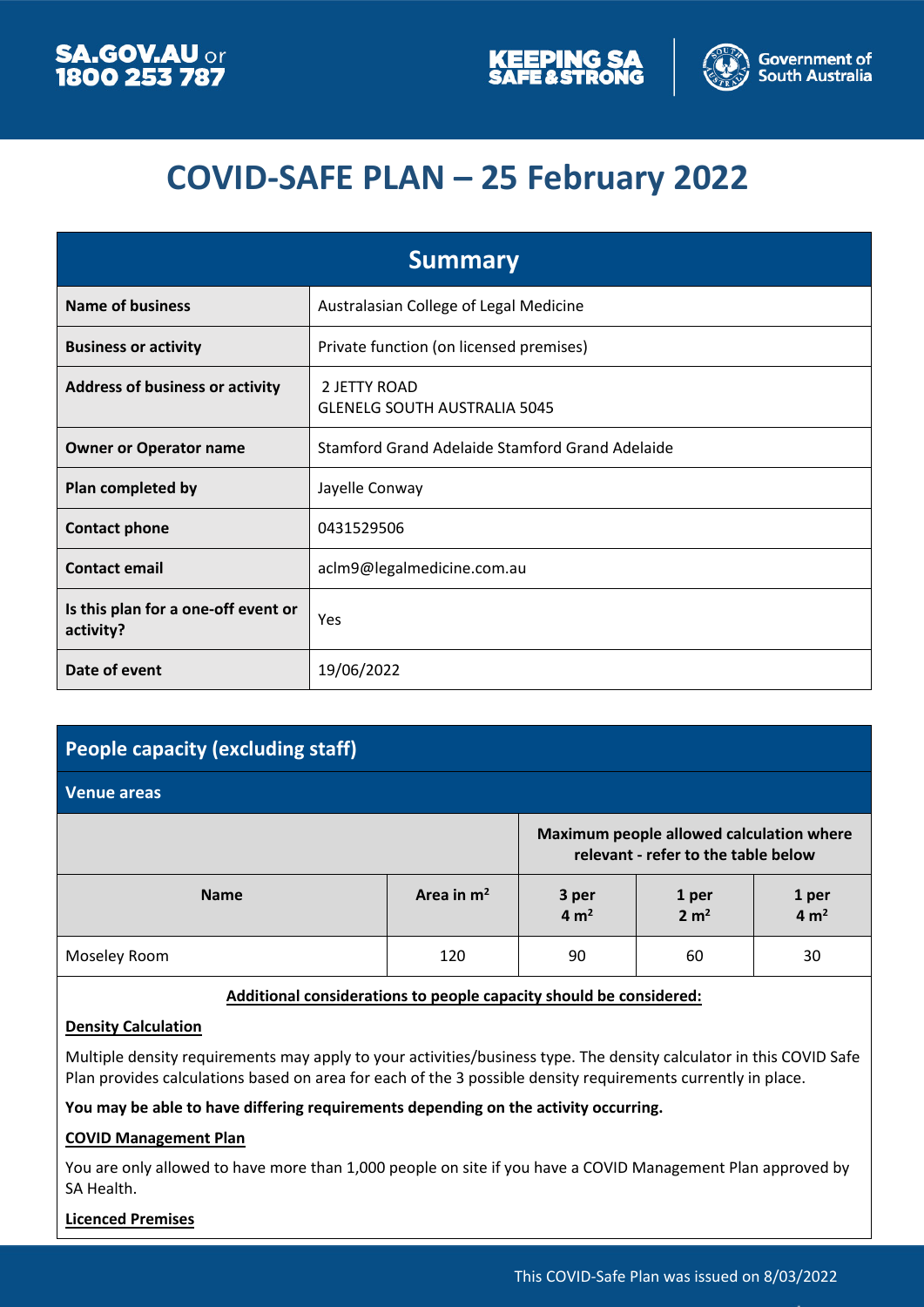





The above capacity limits apply unless lower capacity limits apply to your premises under existing legislation, regulation or licensing arrangements. For example: if you have a small venue liquor licence, lower capacity limits may apply to your premises than the ones listed above.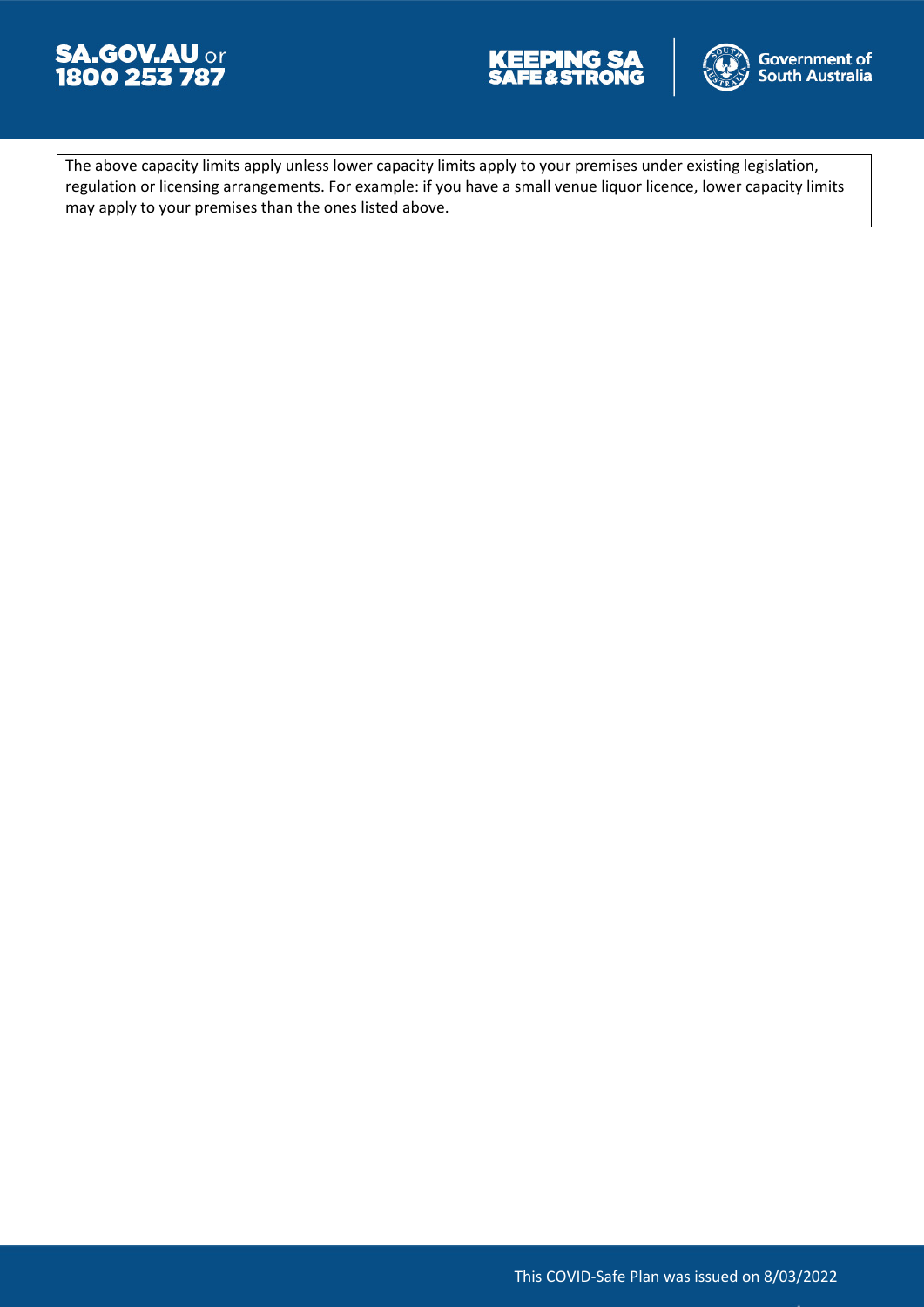





## **Obligations**

#### **General principles**

#### **Contact tracing with approved contact tracing system**

Defined Places (as per the Emergency Management Direction) must have approved contact tracing in place. Defined Public Places are as follows:

- Private activities
- Private functions
- onsite purchase and consumption of food or beverages (whether occurring in an indoor or outdoor area)
- sport (including sports training), fitness or recreation activities
- indoor public meetings
- ceremonies
- public assemblies
- provision of personal care services
- provision of public entertainment
- provision of recreational transport
- the operation of a nightclub
- the operation of relevant licensed premises
- the operation of a casino or gaming area (within the meaning of the Gaming Machines Act 1992)
- auctions and inspections of premises for the purpose of sale or rental of any property
- **•** driver instruction
- an assembly within the meaning of the Public Assemblies Act 1972
- the provision of health care, residential care, disability support or aged care services
- the onsite purchase and consumption of shisha.

Where relevant, the following contract tracing requirements apply:

- You must put in place and operate an approved contact tracing system at your venue or activity.
- This means either the QR Code provided in this plan (COVID-SAfe Check-In), or another electronic platform approved by the State Coordinator. You are not allowed to use any different option.
- People attending your venue or activity must check in using the approved contact tracing system you have put in place (unless they are genuinely unable, for example if they do not have a smartphone).
- They must do so as soon as practical upon entry to your premises.
- If using COVID-SAfe Check-In, you must print and make the QR Code provided in this COVID-Safe Plan available onsite to allow people attending your venue or activity to check in.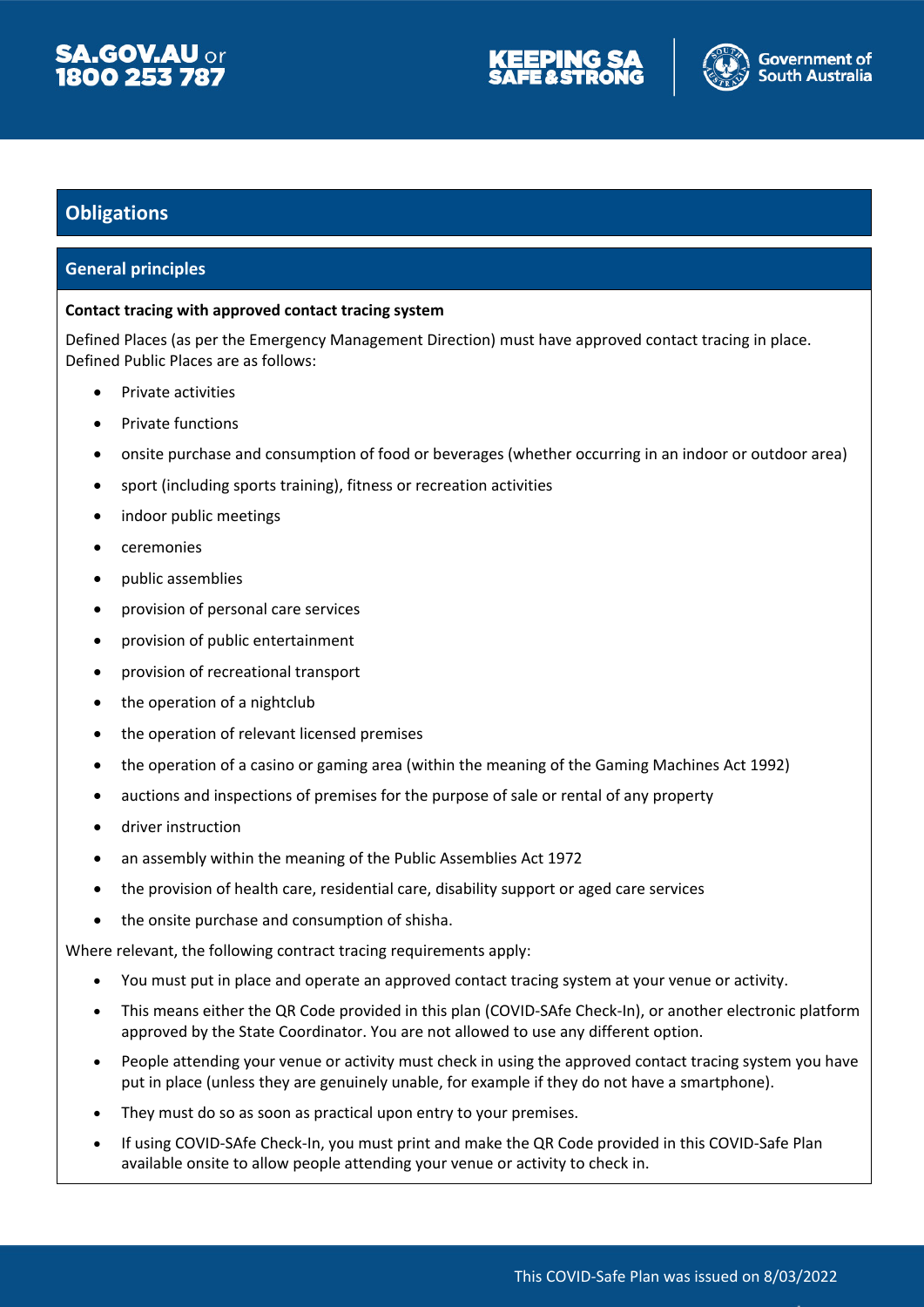





- You should have a different type of attendance record available for people attending your venue that are truly unable to use COVID-Safe Check-in (that is, as a back-up option - this refers to printed, paper contact tracing records, for example).
	- $\circ$  These records must then include each person's contact details, and the time and date of attendance.
	- o They must be produced for inspection at the request of an authorised officer.
	- $\circ$  It is prohibited to use these records for any other purpose than for COVID-19 contact tracing.
	- o They can be physical or digital records.
	- $\circ$  They may not be copied, photographed, taken, or used by anyone else than you or an authorised officer.
	- They must be kept in a way that reduces the risk of them being copied, photographed, taken or used by any person other than an authorised officer.

#### **Physical distancing**

- Have measures in place to maintain and encourage others to maintain the physical distancing principle of at least 1.5 metres separation. This includes:
	- o Between groups within each room
	- o At entry and exit points
	- $\circ$  This does not apply to those who attend as a group, such as members of the same household, family or people who otherwise regularly associate with each other.
	- o For larger venues, complying with this requirement means that you will need to have crowd control measures in place, including in relation to queuing.

#### **COVID-Safe Plan**

- A COVID-Safe Plan must be submitted by all individuals or organisations that own, operate or host Defined Public Activities, as outlined by the Emergency Management (Public Activities) (COVID-19) Direction. This includes:
	- o Private activities
	- o Private functions
	- o Hospitality
	- o Fitness and recreation
	- o Indoor public meetings
	- o Ceremonies
	- o Public assemblies
	- o Personal care services
	- o Public entertainment
	- o Recreational transport, passenger transport services, and driving lessons
	- o Health services
	- o Property inspections and auctions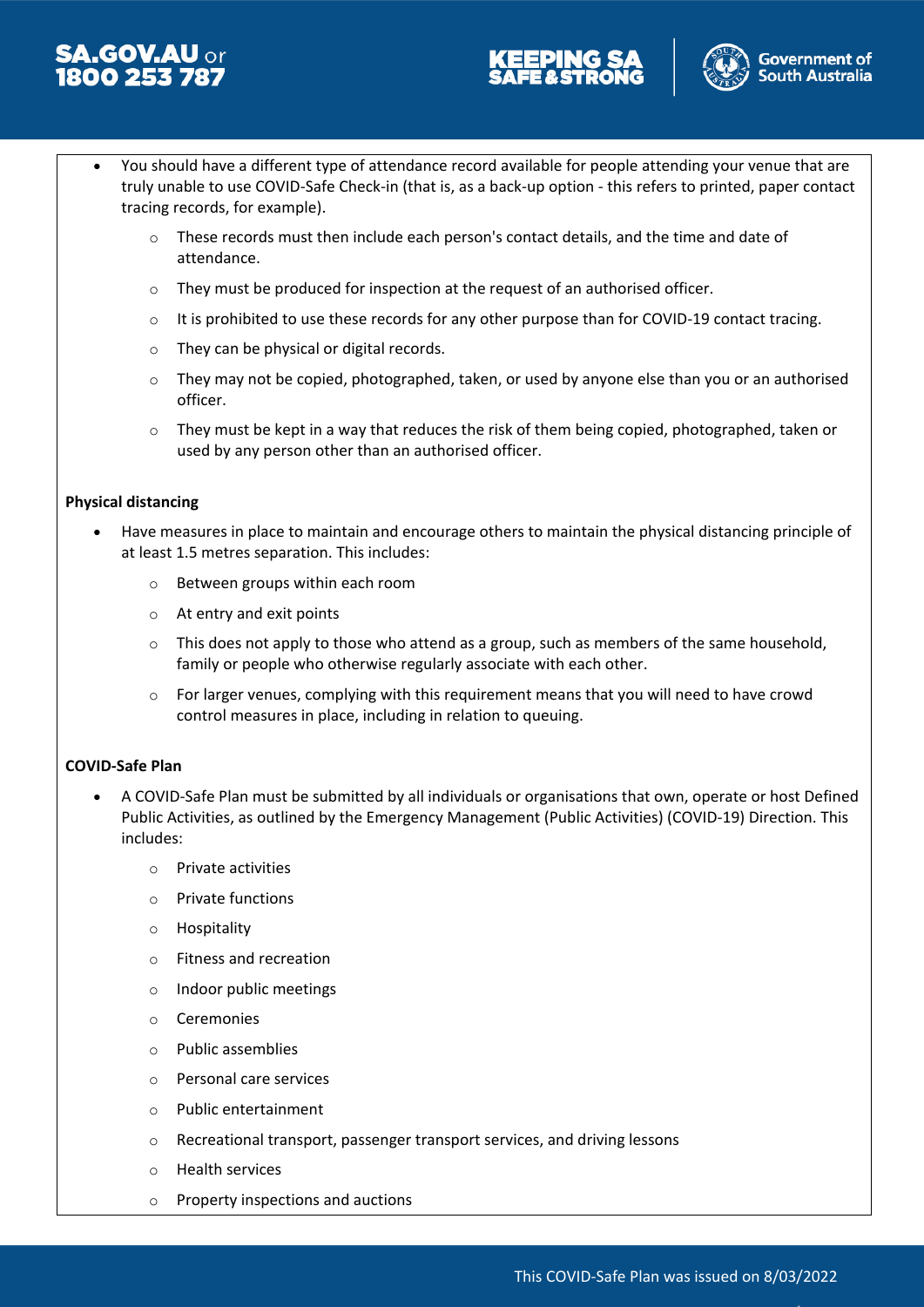



- o Casino or gaming areas
- o Relevant licensed premise

The plan must be produced on request from an authorised officer.

#### **Capacity limits**

- No more than 1,000 people are allowed on site at any one time. To be allowed to have more than 1,000 people on-site, you will need to prepare a dedicated COVID Management Plan and have this approved by SA Health.
- **Note:** a lower capacity limit may apply based on your activity type or the square metres available on site.

#### **COVID Marshals (if relevant)**

- The following businesses or activities that include defined public activities must have one dedicated COVID Marshall on site at all times while operating/open to the public:
	- o Any businesses or activities that require a COVID Management Plan
	- o Nightclubs
	- o Gyms and fitness centres
	- o Public pools and swimming centres
	- o Sporting clubs
	- o Supermarkets
	- o Hardware stores
	- o Distribution centres
	- o Licensed premises
	- o Areas where food is served
- Visit [www.covid-19.sa.gov.au](http://www.covid-19.sa.gov.au/) for more information on when a COVID Management Plan is required.
- This means a dedicated staff member who is 16 or older, has completed training as prescribed by SA Health, who is clearly identifiable as a COVID Marshal, and whose duty is to supervise and ensure that all people onsite comply with the COVID Management Plan, including distancing, density, hygiene and cleaning, infection control, venue layout, ensuring stock of items like sanitiser, and other requirements as relevant (such as keeping attendance records).
- If you operate 24/7 with staff not always onsite, you only need to have a COVID Marshal onsite at all times of high patronage.
- If you reasonably expect 200 people or more to be onsite at the same time, the COVID Marshal may not have any other duties than being a COVID Marshal.
- The owner, operator or person who is effectively in charge of a business or activity is responsible for ensuring that a COVID Marshal is in place.
- They must also keep records of completion of Marshals' training, and provide these records to an authorised officer on request.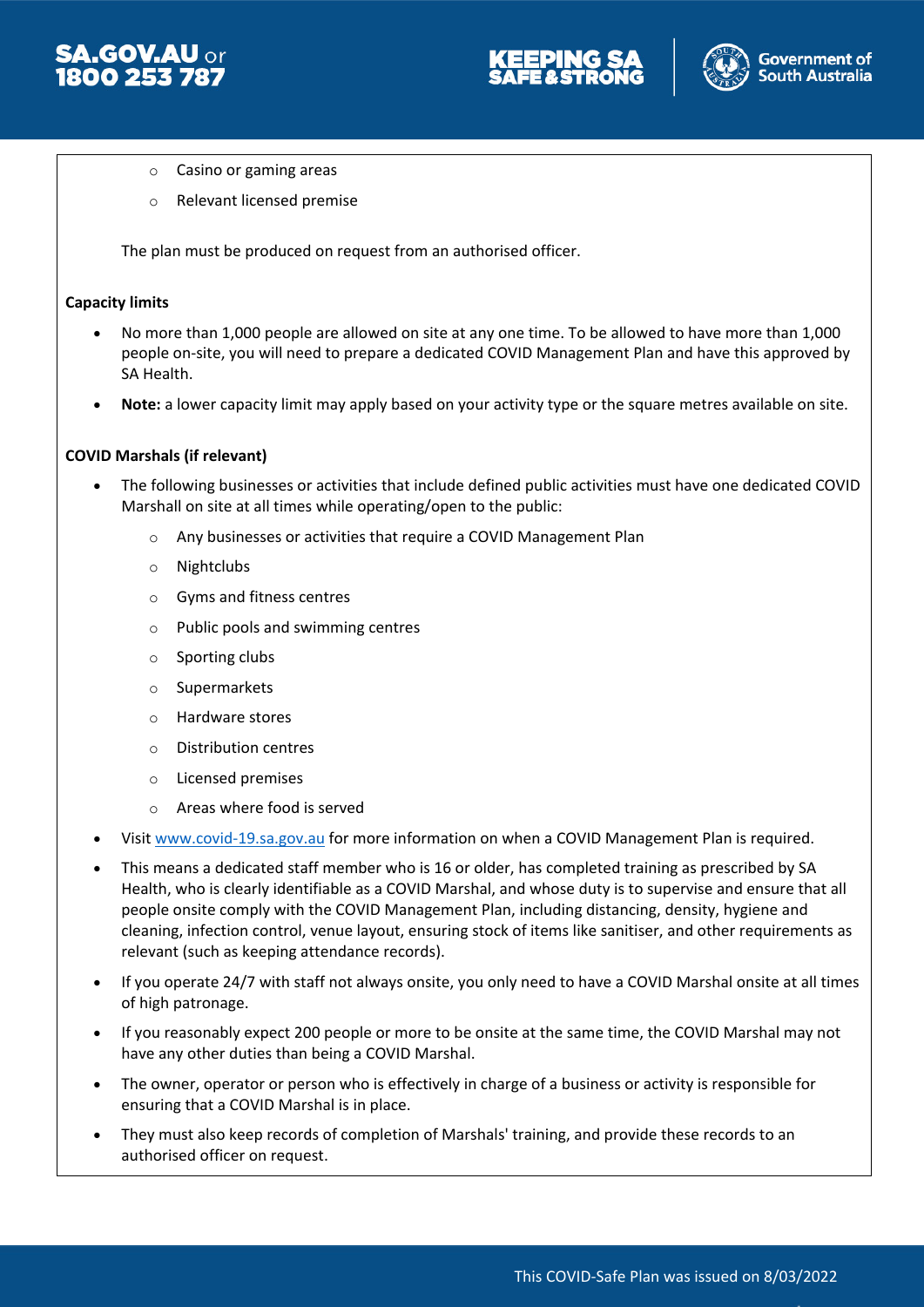





- If your premises are used by different people or organisations, it is the responsibility of the owner or person with care/control/management of your premises to ensure that it is supervised by a COVID Marshal, if and when required.
- In this case, you do not have to supply the COVID Marshal, but you must ensure the person conducting the prescribed operations supplies a COVID Marshal. You can determine how this is done - for example, you can include in the hiring terms and conditions that the hirer must have a COVID Marshal

#### **Singing**

- Singing in non-residential indoor places without a mask is only allowed if:
	- $\circ$  it is an individual performer (not including karaoke performers a mask must be worn for karaoke)
	- $\circ$  the singers are part of a group of performers and they are performing or rehearsing (not including persons performing or rehearsing as part of a choir or chorus which is only allowed with a mask)
	- o the premises are an educational establishment, or
	- o the singers are undertaking or providing an individual lesson
	- $\circ$  At a private function of less than 150 people and private activities of 50-150 people
- In any circumstances other than the above, singing in non-residential indoor places is only allowed if any people who are singing are wearing a mask covering the mouth and nose

#### **Masks**

- Masks (covering the mouth and nose) are mandatory in the following settings:
	- o all indoor public places. This means indoor places that the public has access to, regardless of whether they must pay to access the place or can do so for free
	- o personal care and beauty services
	- $\circ$  indoor fitness and physical recreation facilities, including gyms, swimming pools, dance studios but they only have to wear a mask while they are not exercising
	- o passenger transport services
	- $\circ$  healthcare, residential care, disability support services, in-home aged care services and supported living services
	- o high-risk settings. This category includes: residential aged care facilities, disability care facilities, prisons, correctional facilities, training centres or other places of custody; and any of the following areas within a public or private hospital: an emergency department, an intensive care unit, a respiratory ward, and an oncology ward; or any health care service provided in any Aboriginal community or any other Aboriginal community controlled health service)
- Masks are not required if a person:
	- $\circ$  has a relevant medical condition, including problems with their breathing, a serious condition of the face, a disability or a mental health condition (Evidence of a relevant medical condition must be produced on request)
	- $\circ$  in circumstances where the ability to see the mouth is essential for communication, such as to enable communication by or with any patron who is deaf or hard of hearing
	- $\circ$  in circumstances where removal of the mask is lawfully required for identification purposes
	- o when the person is eating or drinking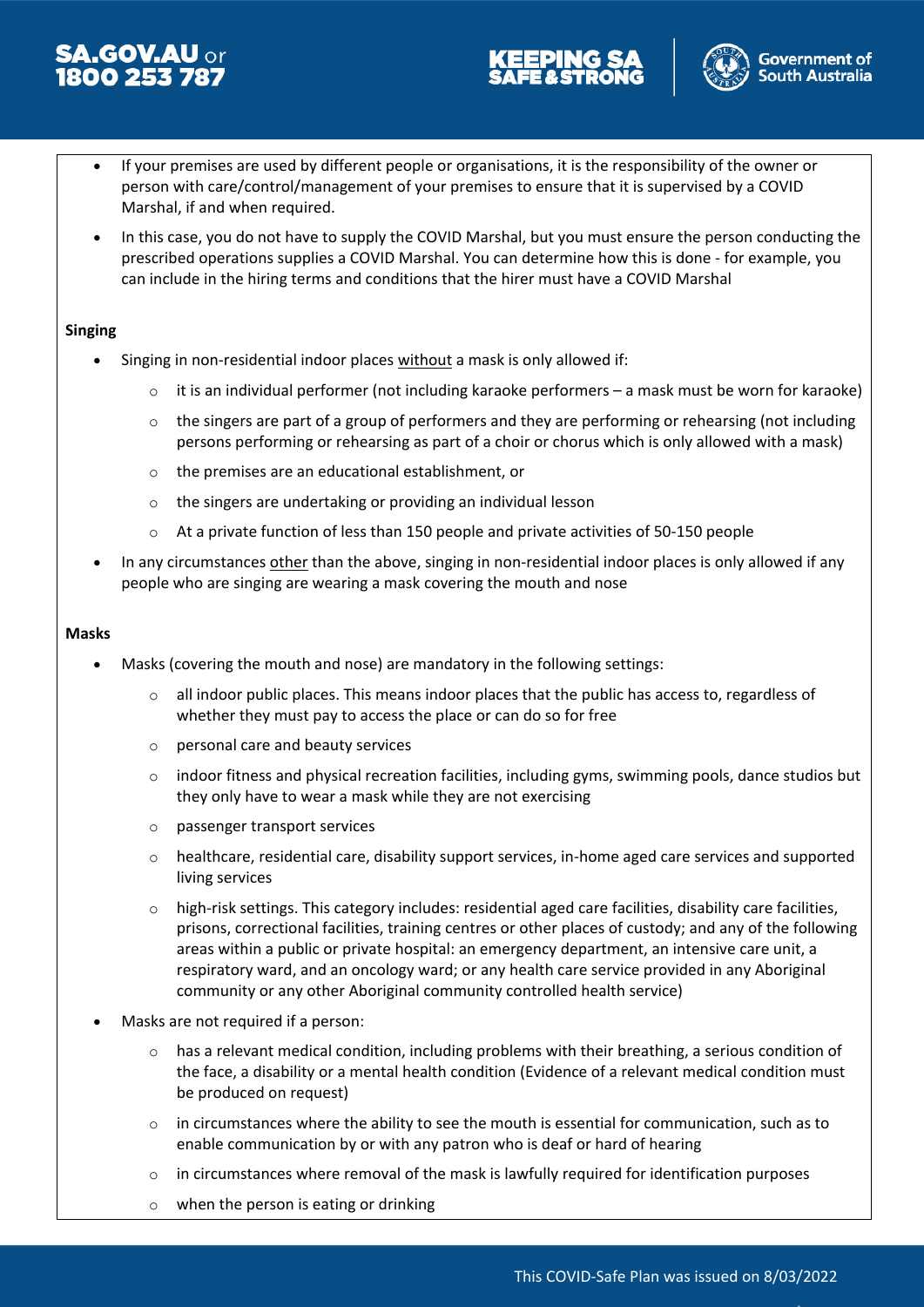



- $\circ$  if the person is a child under 12 years of age
- $\circ$  if the person is carrying out functions as an authorised worker and it is not possible to properly carry out those functions with a mask on
- $\circ$  is receiving a health or personal care service and wearing a mask would reasonably interfere with the provision of the health or personal care service. The providers of the service do need to wear a mask.
- o Is part of a bridal party, but only during a wedding ceremony. Masks must be worn during the reception/other events associated with the wedding.

**I understand that the above requirements are legal obligations under current Emergency Management directions. If I do not comply with these, I may face a fine of up to \$5,000**



### **Private functions (at licensed premises)**

#### **Density**

| <b>Activity or Business Type</b><br>(as per the summary section of<br>your COVID Safe Plan) | Standing or mix of seated and<br>standing | <b>Seated only</b> |
|---------------------------------------------------------------------------------------------|-------------------------------------------|--------------------|
| Private function                                                                            | 1 person per 2 $m2$                       | N/A                |
|                                                                                             | Up to 150 people                          |                    |

#### **General**

 Private Function means a gathering that is held for a common purpose that is not open to members of the public and requires an invitation to attend at a licensed premises being used exclusively for that event; or in a separate and designated room (if indoor) or a separate and designated area (if outdoor) of a relevant licensed premises or an ongoing licensed premises. Note - private functions limited to privately booked event and not commercial operations conducted by licensed premises. A ticketed entertainment event is not a private function.

#### **Density**

- Up to 150 people are permitted
- 1 person per 2 square metres
- Must take reasonable steps to maintain 1.5m physical distancing.

#### **Dancing and singing**

Dancing is permitted. Up to 50 people can dance at any time. Singing is permitted.

#### **Contact tracing**

An independent QR code is required for private activities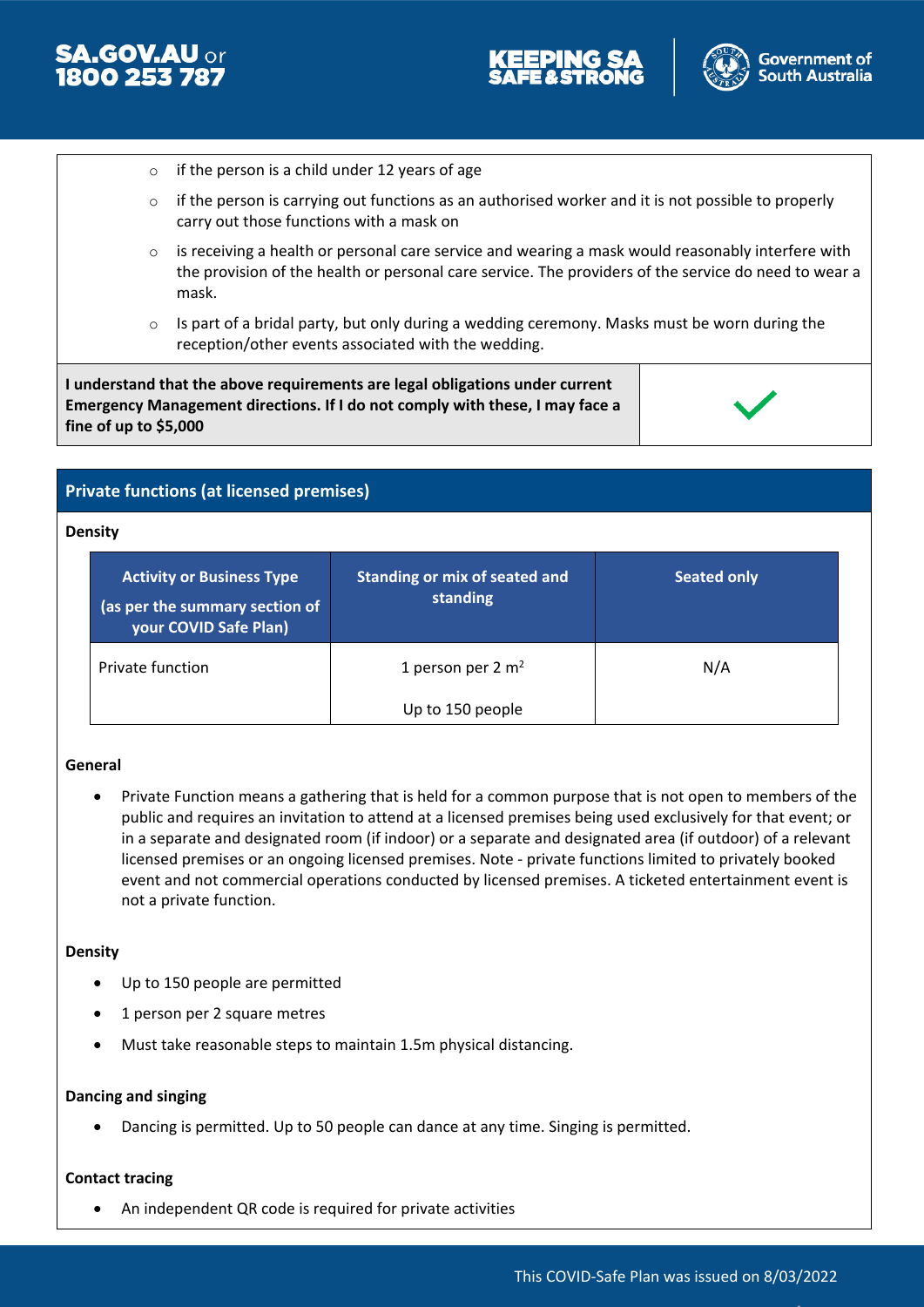



#### **Food**

Buffets are permitted

**I understand that the above requirements are legal obligations under current Emergency Management directions. If I do not comply with these, I may face a fine of up to \$5,000**



### **Recommendations**

#### **General**

#### **Physical distancing**

- Consider venue layout and move tables and seating to comply with physical distancing (1.5m separation) and density requirements (how many people per square metre you are allowed to have).
- Dedicate separate bathroom facilities for each separate room or area of a venue, where possible. Install signage to make members of the public aware of which bathroom to use.
- Dedicate separate entry and exit doors from separate rooms, and pathways to encourage "one-way traffic" where possible.
- Minimise mixing between separate rooms or groups of people as much as possible.
- Display signage at the venue entrance to instruct members of the public (and staff) not to enter if they are unwell or have COVID-19 symptoms.
- Encourage contactless payments to be used where possible.
- Encourage online bookings, reservations and pre-ordering where practical.
- Consider using physical barriers, such as plexiglass screens, in areas that involve high volume interactions (e.g. point of sale).
- Consider placing floor or wall markings or signs to identify 1.5 metres distance between people, particularly for queues and waiting areas.
- Monitor compliance with physical distancing requirements, with particular regard to areas where members of the public might congregate.
- Consider limiting the duration of the activity to 2 hours or less where possible.
- Encourage and support downloading of COVID-Safe App.

#### **Contact tracing with approved contact tracing system**

Where relevant to Defined Public Places (refer to the General Obligations section of this COVID Safe Plan for further information).

 To set up your COVID-Safe Check-in station(s), all you have to do is print the QR code provided in this Plan, and make it available onsite.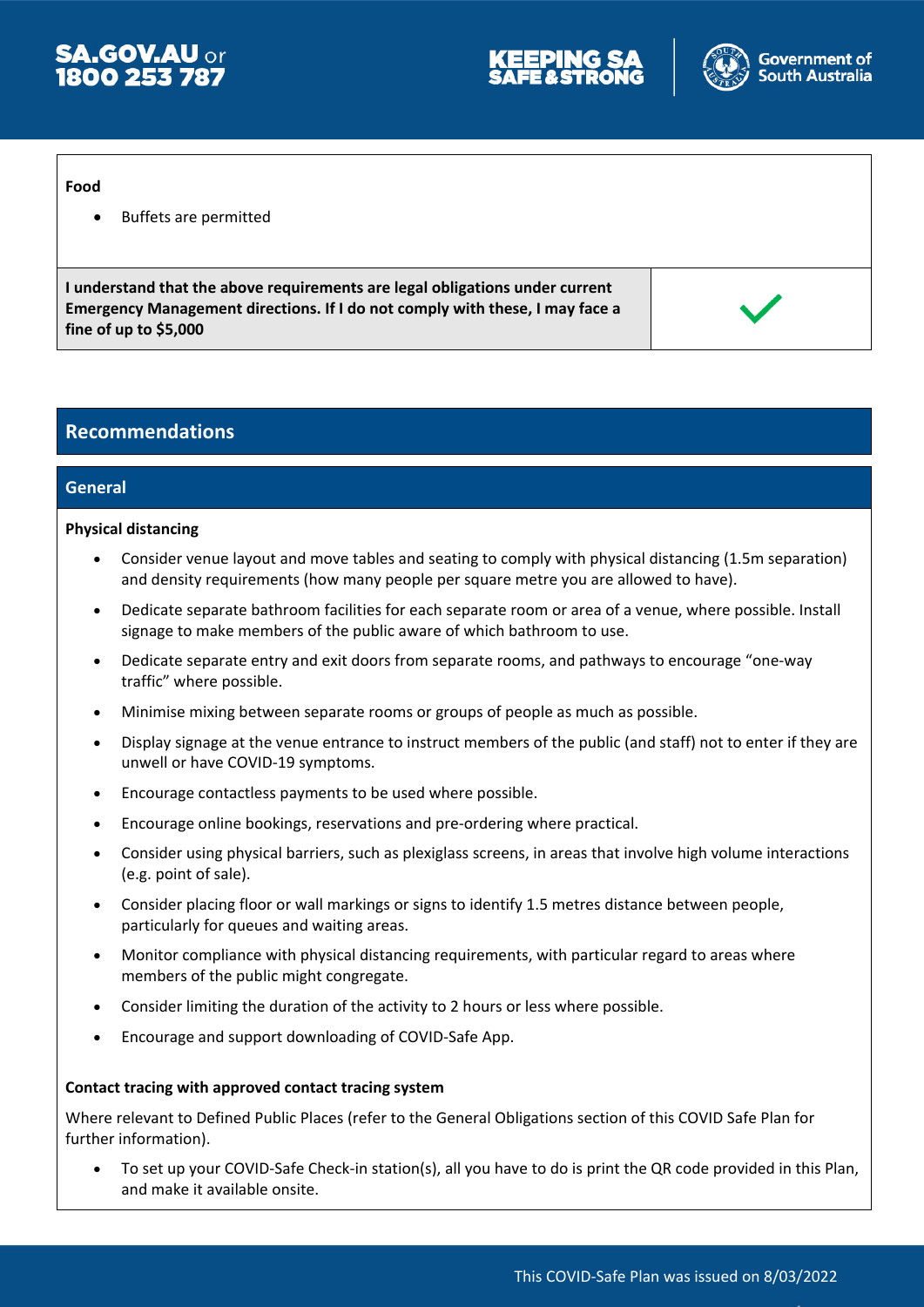





- It is recommended to make your QR code available on various locations, for example on each table, in a central area, near a service area, or near your entrance.
- When choosing the best place, please make sure you do not create bottlenecks/queues.
- You as the business owner/operator or person in charge of your activity are legally required to make QR code check-in available and encourage its use, and all people attending your venue - even if very briefly are required to use it to check in as soon as practical upon entry. This includes attendees, patrons, contractors, staff, couriers/delivery drivers, take-away only patrons, and so forth.
- The requirement for attendees to check in as soon as practical upon entry can be met in several ways. For example, patrons can check in once they have taken their seat at a restaurant or café via a QR code on their table, quickly check in at the door if there is no queue, or use QR codes located further into the business to avoid people congregating at the door.
- The data collected in this way is stored in a highly secure way, and can only be used by SA Health for contact tracing purposes. The data will be kept only for 28 days.
- To prevent your QR codes from getting damaged easily, you may wish to laminate the page they are printed on. This will not affect their usability.
- Please only use the QR code provided in your plan, as this is linked to your venue/place of your activity.
- You, as well as authorised officers, are allowed to ask attendees attending your venue or activity to provide evidence of having checked in by showing the confirmation text message on their phone.
- To comply with the requirement to keep your back-up contact tracing records (paper or similar) in a way that reduces the risk of them being copied, photographed, taken or used by any person other than an authorised officer, you can:
	- o Place your sign-in sheets in plain view of staff, or have individual check-in slips available that attendees can put into a secure tin or box.
	- $\circ$  Ensure that any copies are kept safe and secure, and away from the general public.
	- $\circ$  Ensure that you regularly remove sign-in logs and store them safely for 28 days.
- To ensure checking in is also possible for people with a disability, special needs or from a culturally or linguistically diverse background, you may want to consider:
	- o Also printing a bigger version of your QR Code (on A3 paper)
	- o Providing multiple copies of your QR codes, including both on shoulder height and at 1 metre from the ground
	- o Printing your QR code page in colour
- If you have to install a separate, unique QR code for an event (this is required for a private function, for example), please make sure you list the date of the event in the name of your COVID-Safe Plan, and please make sure the QR code is removed and no longer used after the event has ended.

#### **Hygiene, cleaning and disinfection**

- Conduct frequent environmental cleaning and disinfection especially of touch-points (door handles, push plates including bathroom, EFTPOS facilities, counters, table tops, backs of chairs, food preparation areas etc).
- Refer to SA Health and the Australian Government's online COVID-19 cleaning guidelines and factsheets for detailed information on how to undertake effective cleaning and disinfection, including the products and methods to use.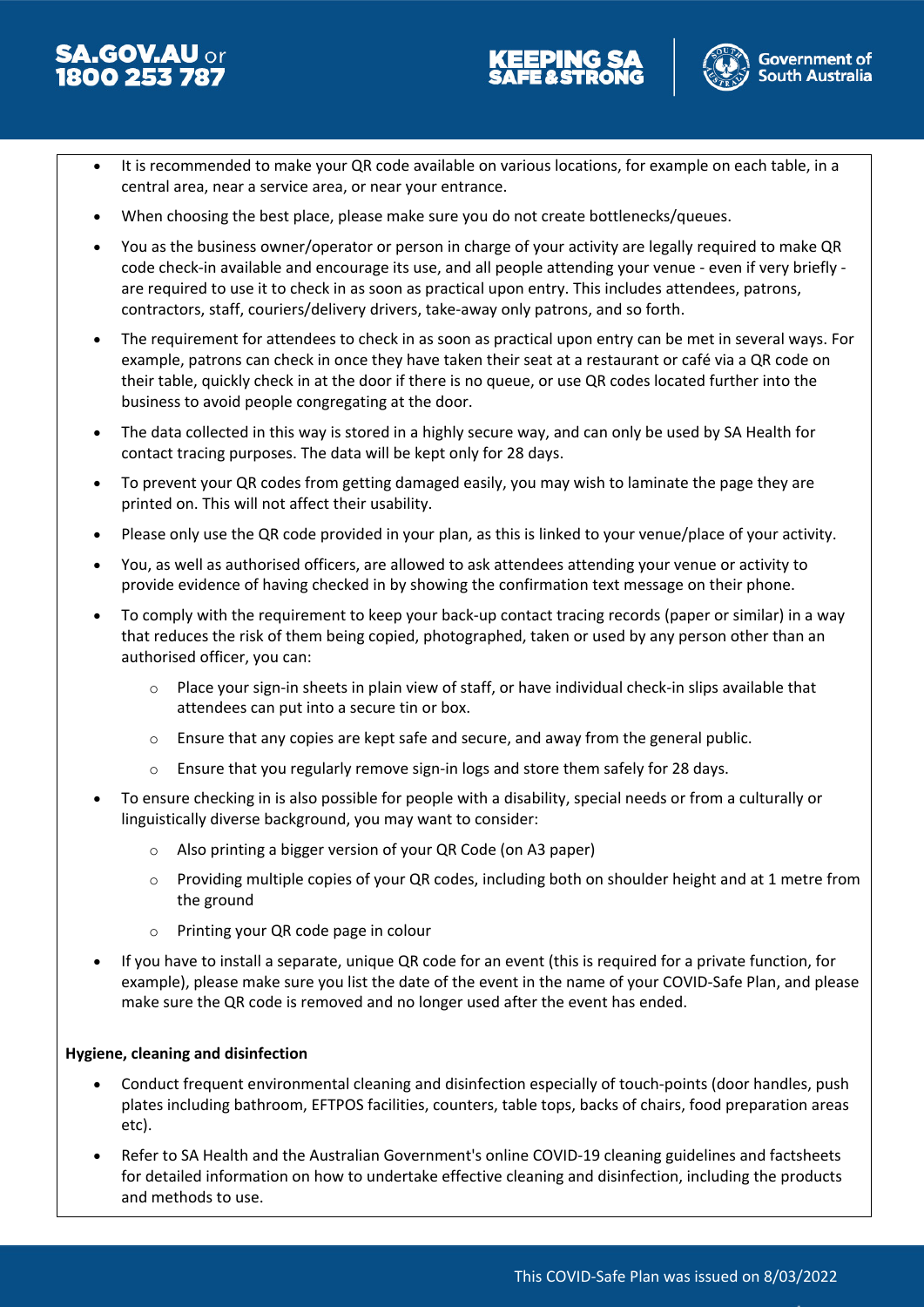





- Frequency of cleaning will be determined by the turn-over of attendees the more people attend over a period of time, the more cleaning required.
- Clean bathrooms more frequently than lower traffic areas, especially taps, door handles and other frequently touched points. Note that for certain activities, this is mandatory.
- Avoid providing/using shared items, equipment or utensils. Where this is not possible, clean them frequently or between use.
- Provide hand sanitiser on entry and exit of the premises, and areas where you expect many people to be, or a high turnover of people.
- Consider installing signage on hand hygiene and cough etiquette.
- Ensure bathrooms have soap and running water for handwashing.
- Hand drying facilities must be made available. Provide disposable paper towels or hand dryers only. Cloth towels should only be provided if they are for single use.
- If using communal showers, maintain/encourage that people maintain 1.5 metres distance between people.

#### **Staff**

- Staff should stay home if they are sick, and go home immediately if they become unwell. Unwell staff with COVID-19 compatible symptoms should be tested for COVID-19 and remain in isolation until they receive a result. They can return to work once a test is negative and their acute symptoms have resolved.
- Minimise unnecessary contact between staff. Consider dividing staff into fixed teams or shifts that do not cross over to reduce the risk of transmission.
- Consider how you will minimise contact between staff and site visitors such as delivery personnel.
- Consider if staff need any additional training to be able to implement your COVID-Safe Plan, such as COVID awareness training, COVID Marshal training, a COVID cleaning course or other training courses.
- Where relevant, please note that everyone attending your premises or activity should use COVID-SAfe Check-In. This includes staff.

#### **Ready for business**

- Print or download your COVID-Safe Plan.
- Print and display COVID-Safe materials (such as signage/posters on hygiene, physical distancing).
- Ensure all staff are aware of this plan and the requirements that are relevant to them.
- Review obligations under existing legislation and regulation which will continue to apply.
- Check that COVID-19 safety measures are risk assessed to ensure that any newly implemented measures do not create new safety or security risks.

#### **Response planning**

- Ensure you and your staff have a basic understanding of how to respond to a suspected case of COVID-19 at the workplace.
- A step-by-step summary of actions to take is:
	- 1. Keep others away from the confirmed or suspected case. Talk to and assess the person concerned; if they need urgent medical help, call 000 immediately.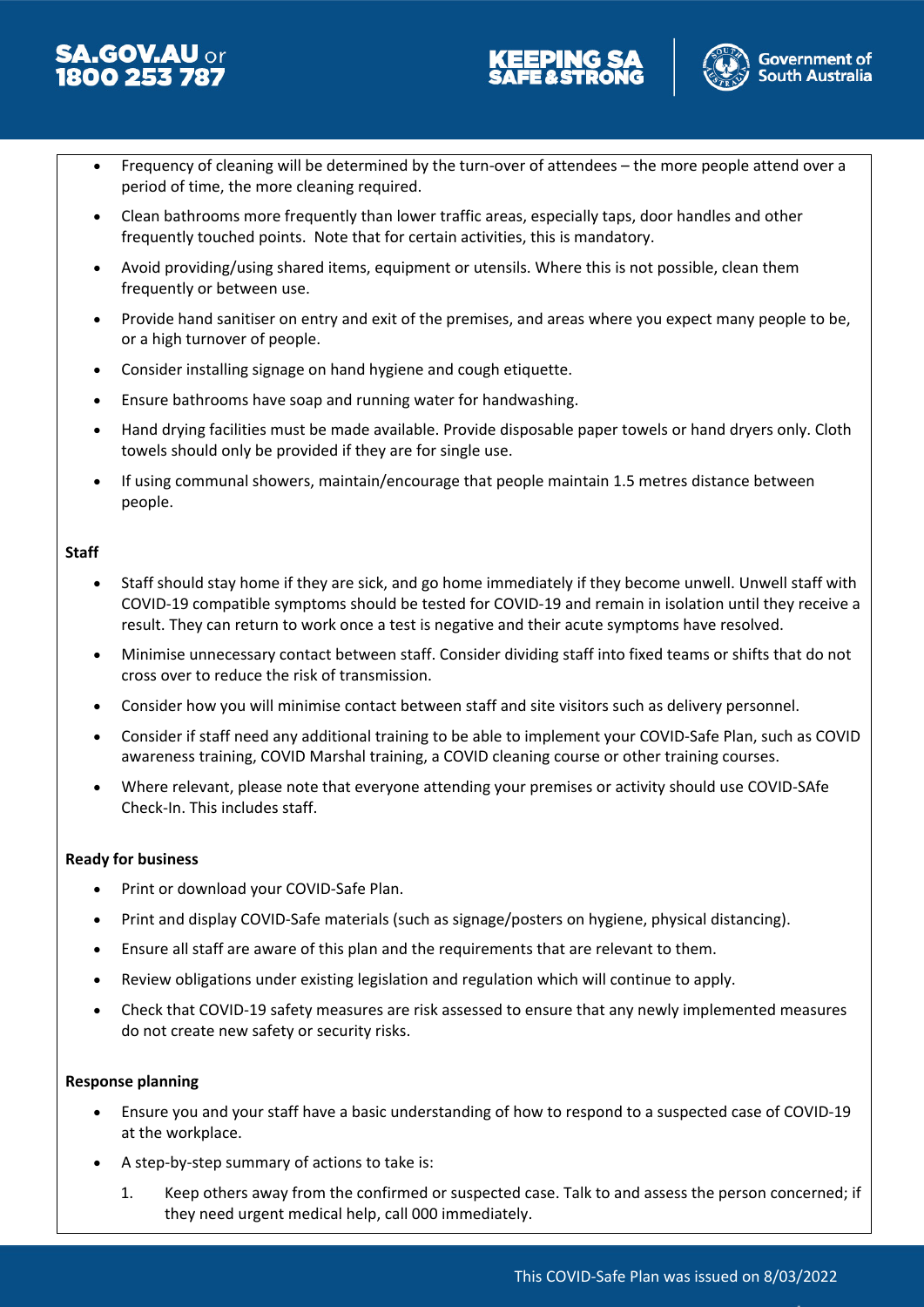





- 2. If the person is at your premises when symptoms emerge, assess the situation and risks. Talk to the person about your concerns and next steps. Seek government health advice.
- 3. If well enough, ask the person to go home, seek medical advice and testing for COVID-19, and selfquarantine until a result is returned. Ensure the person has safe transport to get home; if not, you may need to arrange for a taxi.
- 4. Notify SA Health via HealthCommunicableDiseases@sa.gov.au so that they can trace any contacts of this person and contain the spread. SA Health may ask for any attendance records you may have kept to assist with this.
- 5. SA Health will assess whether other staff, patrons or contractors may have been exposed to COVID-19, and direct them to self-quarantine at home. Note: this may include your staff; as such, it is recommended to have contingency plans in place. SA Health may also ask you to close your premises for a deep environmental disinfection clean.
- Regularly review your COVID-Safe Plan. Update it if needed, for example if your place of doing business or the services you offer change.
- For further information visit [www.sahealth.gov.au](http://www.sahealth.gov.au/)

### **COVID Marshals**

- COVID Marshal training courses prescribed by SA Health are available online at no cost. Visit www.covid-19.sa.gov.au for more information.
- Owners, operators or people effectively in charge of a business or activity are legally responsible for the overall compliance with their COVID-Safe Plan or COVID Management Plan. This includes responsibility for their COVID Marshal(s) and other staff.
- COVID Marshals are not legally responsible for a venue's overall compliance or for the behaviour of individual patrons. Instead, they have a duty to their employer/person in charge of the activity to perform their role as COVID Marshal to the best of their abilities.
- COVID Marshals must be familiar with their business or activity's COVID-Safe or COVID Management Plan. Owners, operators or people effectively in charge of a business or activity should provide a copy of their Plan to their COVID Marshal(s) and discuss the Plan and its implementation with them. This gives COVID Marshals the information they need to take reasonable action to ensure staff, patrons and other people comply with the Plan and the rules and restrictions in it.
- Beyond the mandatory requirements around age and training, it is recommended that people nominated as COVID Marshals have good customer service, people and communication skills, a solid knowledge of the business or activity's operations, and sufficient experience and authority among staff to supervise and give limited directions.

#### **Masks**

- It is currently generally recommended to wear a mask in situations and places where physical distancing is not possible.
- Masks are mandatory in all indoor public spaces and for a range of specific activities and settings. Refer to General Obligations and the obligations specific to your activity for more information.

**I understand these recommendations and will implement them where I can, to the extent possible, to ensure my operations are COVID Safe**